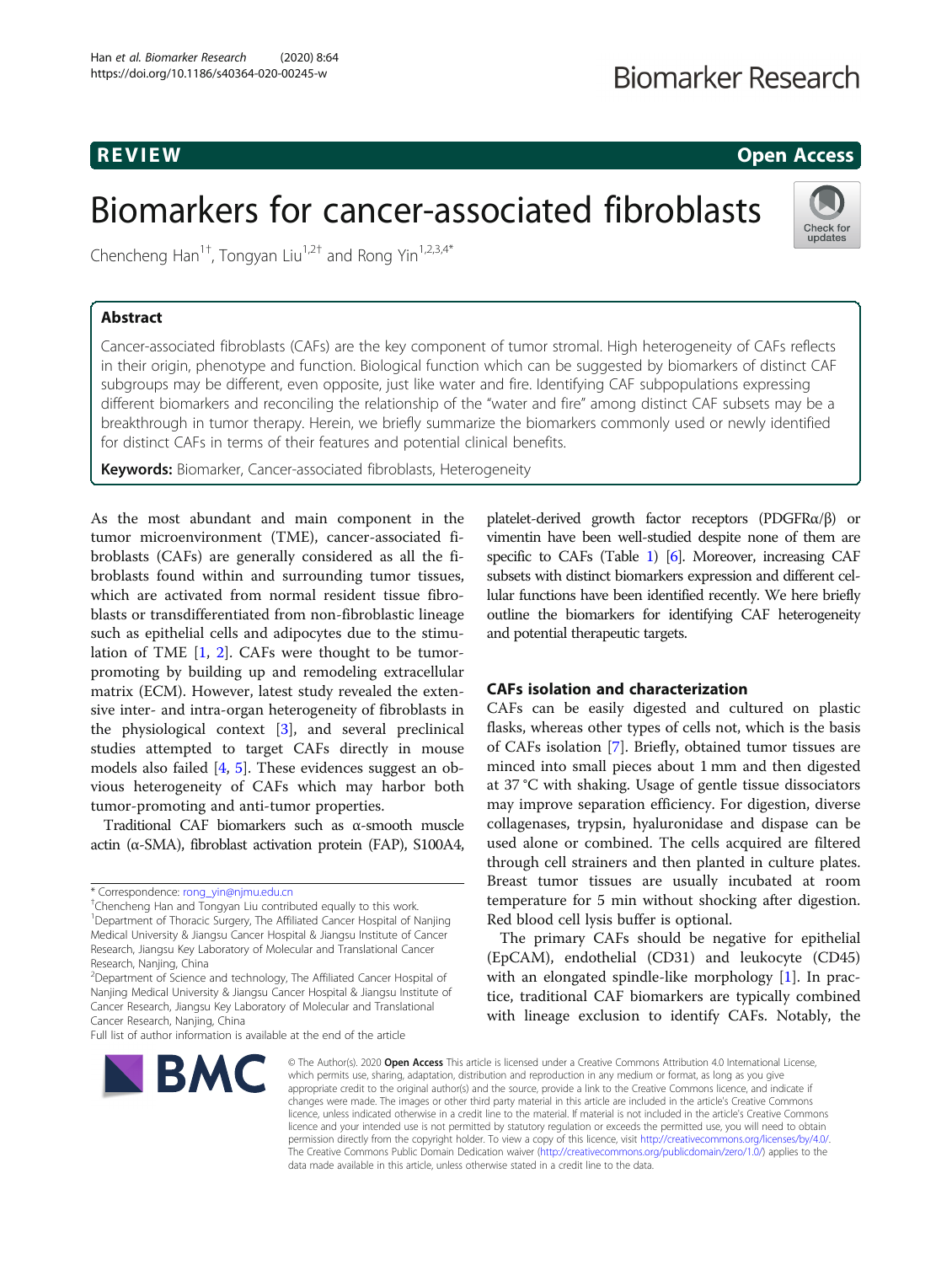## <span id="page-1-0"></span>Table 1 List of commonly used biomarkers for CAFs

| Marker       | Cell origin                                                                        | <b>Biological effects</b>                                         | <b>Effects on tumors</b>                                                                      | <b>Clinical application</b>                                                                                                                                                |
|--------------|------------------------------------------------------------------------------------|-------------------------------------------------------------------|-----------------------------------------------------------------------------------------------|----------------------------------------------------------------------------------------------------------------------------------------------------------------------------|
|              | Neutral biomarkers with dual functions                                             |                                                                   |                                                                                               |                                                                                                                                                                            |
| a-SMA        | Normal fibroblasts,<br>quiescent stellate cells,<br>smooth muscle cells            | Cell contractility,<br>structure and<br>integrity,<br>desmoplasia | Tumor proliferation,<br>immunosuppressive; protection<br>mechanism, impeding drug<br>delivery | Preclinical trials by targeting a-SMA directly failed;<br>prognostic indicator                                                                                             |
| S100A4       | Normal fibroblasts,<br>epithelial cells,<br>endothelial cells                      | Cell motility, tissue<br>fibrosis                                 | Promoting metastasis, immune<br>evasion; immune surveillance<br>and response                  | Unknown                                                                                                                                                                    |
|              | Accomplices: pro-tumorigenesis biomarkers                                          |                                                                   |                                                                                               |                                                                                                                                                                            |
| FAP          | Normal fibroblasts,<br>quiescent stellate cells,<br>CD45 <sup>+</sup> immune cells | ECM remodeling,<br>fibrogenesis, serine<br>protease activity      | Tumor progression and<br>metastasis, shaping the<br>immunosuppressive TME                     | Preclinical trials (antibody, inhibitor, DNA vaccination,<br>oncolytic adenovirus, CAR-T); phase II clinical trials<br>(PT-100, sibrotuzumab) failed; prognostic indicator |
| PDGFRa/<br>β | Normal fibroblasts,<br>vascular smooth<br>muscle cells, pericytes                  | Receptor tyrosine<br>kinase activity                              | Immunomodulation, M2<br>polarization, angiogenesis                                            | Dasatinib normalizes CAFs; targeting Saa3 in PDGF<br>Ra <sup>+</sup> CAFs; prognostic indicator                                                                            |
| <b>PDPN</b>  | Endothelial cells                                                                  | Cell motility and<br>adhesion                                     | Immunosuppressive                                                                             | Unknown                                                                                                                                                                    |
| CD70         | T and B lymphocytes,<br>mature dendritic cells                                     | T cell function<br>regulation                                     | Immunosuppressive, tumor cell<br>migration, T cell exhaustion                                 | Prognostic indicator                                                                                                                                                       |
|              | Vimentin Epithelial cells,<br>endothelial cells                                    | Cell motility,<br>structure and<br>integrity                      | Tumor invasion                                                                                | Unknown                                                                                                                                                                    |
| GPR77        | Polymorphonuclear<br>neutrophils                                                   | Complement<br>activation, pro-<br>inflammatory<br>signaling       | Sustaining cancer stemness,<br>cancer formation,<br>chemoresistance                           | Neutralizing anti-GPR77 antibody abolishes tumor for-<br>mation in a PDX model                                                                                             |
| CD10         | BMSCs, pre-B<br>lymphocytes                                                        | Metalloendoprotease                                               | Sustaining cancer stemness,<br>cancer formation,<br>chemoresistance                           | Unknown                                                                                                                                                                    |
| CD74         | Normal fibroblasts,<br>monocytes/<br>macrophages,<br>epithelial cells              | MHC II chaperone,<br>protein trafficking                          | Immunomodulation                                                                              | Unknown                                                                                                                                                                    |
|              | Defenders: tumor-suppressive biomarkers                                            |                                                                   |                                                                                               |                                                                                                                                                                            |
| CD146        | Endothelial cells                                                                  | Cell adhesion                                                     | Maintaining ER expression,<br>sensitive to tamoxifen                                          | Prognostic indicator; Considered as a drug?                                                                                                                                |
| CAV1         | Normal fibroblasts,<br>endothelial cells,<br>adipocytes                            | Structure<br>component, cell<br>signaling and<br>transport        | CAV1 <sup>low</sup> associated with poor<br>prognosis                                         | Prognostic indicator                                                                                                                                                       |
| $Saa3^-$     | Smooth muscle cells,<br>adipocytes                                                 | Collagenase<br>production                                         | PDGFRa <sup>+</sup> Saa3 <sup>-</sup> CAF impairing<br>tumor proliferation                    | Targeting Saa3 in PDGFRa <sup>+</sup> CAF; prognostic indicator                                                                                                            |

passage number of cultured CAFs between 1 to 6 is suitable for experiments.

# Neutral biomarkers with dual functions α-SMA: a snapshot of CAF heterogeneity

As the marker of activated fibroblasts, α-SMA, a cytoskeletal protein associated with TGF-β production and highly contractile phenotype, is the first identified and most frequent CAF biomarker  $[8, 9]$  $[8, 9]$  $[8, 9]$  $[8, 9]$ . Studies have verified that  $\alpha$ -SMA+ CAFs could promote tumor progression, confer therapeutic resistance and mediate immunosuppressive TME in multiple ways, such as paracrine and ECM remodeling [[2,](#page-5-0) [10](#page-6-0), [11](#page-6-0)].

However, depleting  $\alpha$ -SMA<sup>+</sup> CAFs directly has been failed to treat pancreatic ductal adenocarcinoma (PDAC) in murine models, probably due to the immune surveillance suppression [\[4\]](#page-5-0). Patients with high desmoplasia defined by expression of collagen I and CAF markers including α-SMA have better prognosis in PDAC, breast and lung cancer patients  $[12, 13]$  $[12, 13]$  $[12, 13]$  $[12, 13]$  $[12, 13]$ . These results show that the fibrotic response of  $α$ -SMA<sup>+</sup> CAFs may be a host protection mechanism against tumor progression, which needs further investigation.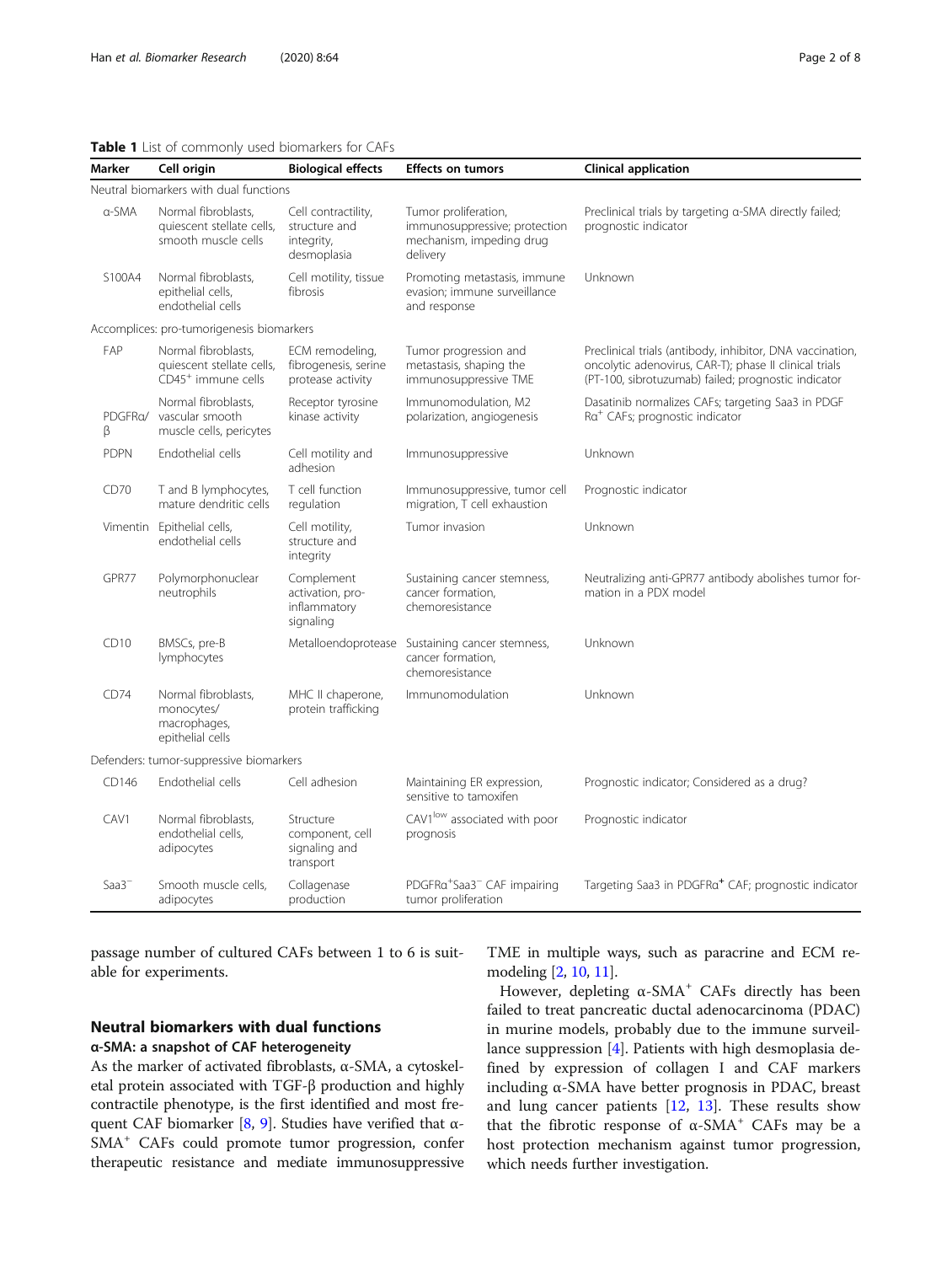<span id="page-2-0"></span>The contradictory conclusions above indicate the α-SMA<sup>+</sup> CAF heterogeneity which has been confirmed in a recent study classifying different subtypes of α-SMA<sup>+</sup> CAFs. Typically, inflammatory CAFs (iCAFs) being  $\alpha$ -SMA<sup>low</sup>IL-6<sup>high</sup> are identified in PDAC and located more distantly from neoplastic cells than  $\alpha$ -<br>SMA<sup>high</sup>IL-6<sup>low</sup> myofibroblastic CAFs (mvCAFs) myofibroblastic CAFs (myCAFs) (Fig. 1a). ICAFs appear to be more tumor-promoting than myCAFs by producing chemokines and cytokines [[14\]](#page-6-0) and indicate a higher malignancy in pancreatic tumorigenesis [[15\]](#page-6-0). On the other hand, myCAFs may deposit ECM extensively to impede drug delivery despite less cancer-stimulating [[16\]](#page-6-0). Considering the biological effects of myCAFs and iCAFs, the composition of myCAFs and iCAFs in the TME may have different implications for treatment. High iCAF content may indicate a higher degree of malignancy, while high

a

myCAF content may indicate a poor response to treatment.

Accordingly, combination of reducing the upstream formation of iCAFs with inhibiting the downstream desmoplasia derived from myCAFs may design the treatment strategy. Furthermore, IL-1/JAK/STAT signaling cascades and TGF-β have been found involved in the formation and mutual transformation of these two CAF subtypes. JAK inhibitors can suppress tumor growth as well as shift iCAFs to myCAFs while TGFBR inhibition could partially attenuate the function of myCAFs without influencing tumor growth [\[16](#page-6-0)]. Patients might benefit from combination therapy of these two drugs. Altogether, classification of  $\alpha$ -SMA<sup>+</sup> CAFs deepens our understanding of CAF heterogeneity as well as provides new ideas for CAF targeted therapy which remains further study.

myCAFs



 $myCAFs$  ( $\alpha$ -SMAhighIL-6low)

iCAFs  $(\alpha$ -SMA<sup>low</sup>IL-6<sup>high</sup>)

**Neutral biomarkers** 

 $\alpha$ -SMA

S100A4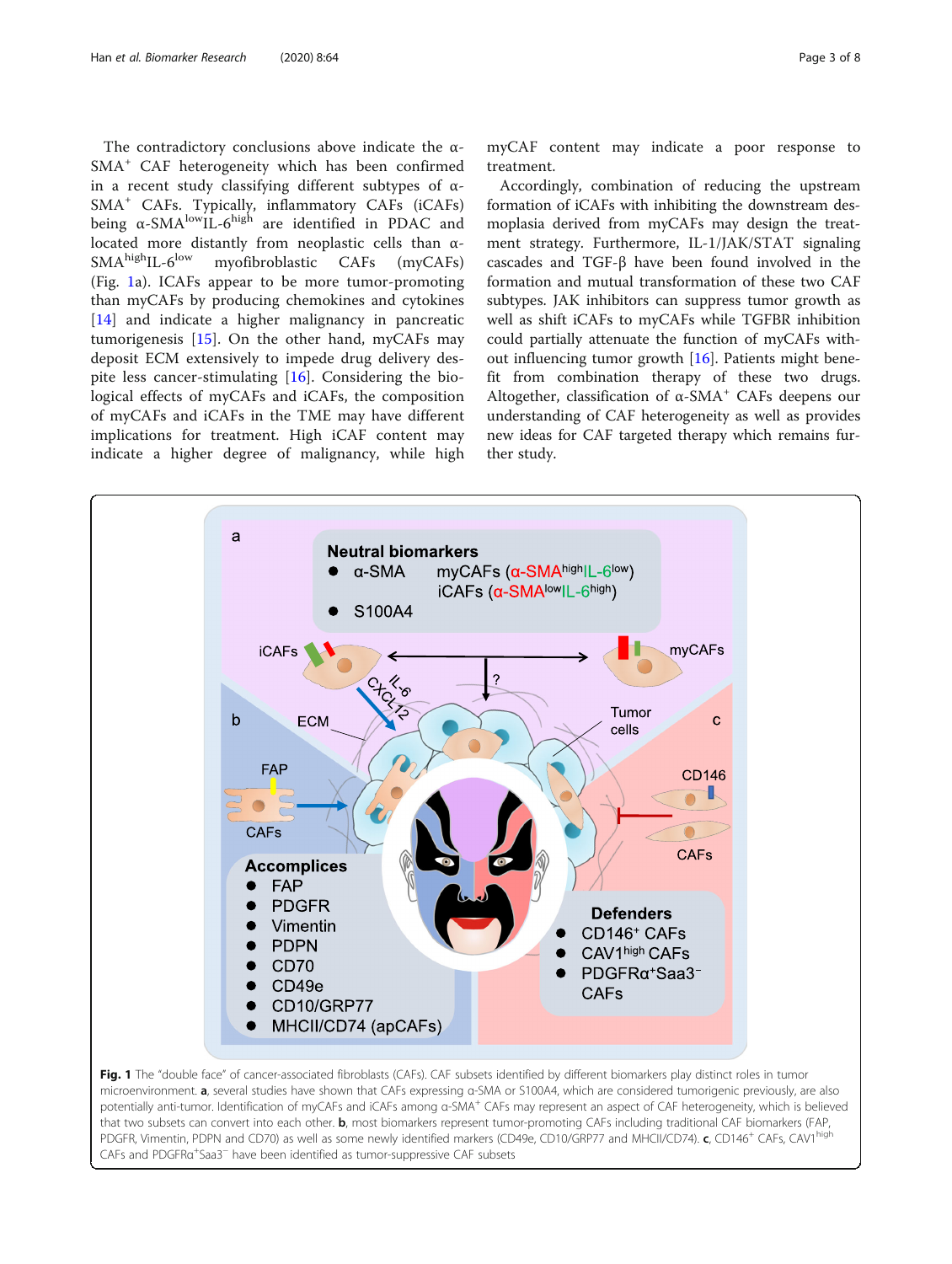### Bidirectional roles of S100A4

S100A4, also called fibroblast-specific protein-1, is usually expressed on CAFs transited from epithelial or endothelial cells  $[17, 18]$  $[17, 18]$  $[17, 18]$  $[17, 18]$ . However, the biological effects of S100A4<sup>+</sup> CAFs are controversial (Fig. [1a](#page-2-0)). S100A4<sup>+</sup> CAFs promote tumor metastasis through secretion of VEGF- A and Tenascin-C [\[19\]](#page-6-0). Chemokine ligand 2 (CCL2) derived from S100A4<sup>+</sup> CAFs contributes to immune evasion by maintaining macrophage infiltration [[20\]](#page-6-0). On the other hand, fibroblasts expressing S100A4 can product collagen and encapsulate carcinogens to enhance immune surveillance ability  $[21]$  $[21]$  $[21]$ .  $\alpha$ -SMA<sup>+</sup>S100A4<sup>+</sup> CAFs can activate tumor immune response by promoting CD8+ T cell activation through fusion with dendritic cells [\[20\]](#page-6-0). These findings confirmed the CAF heterogeneity, and S100A4<sup>+</sup> CAFs remain further characterization.

# Accomplices: pro-tumorigenesis biomarkers FAP: a promising therapeutic target

FAP is another wide-spread biomarker for CAFs, as well as a serine protease participating in ECM remodeling and fibrogenesis, thereby accelerating tumor progression  $[22]$  $[22]$ .  $FAP^+$  CAFs can shape the immunosuppressive TME by secreting distinct chemokines and cytokines [\[2](#page-5-0)]. A recent study in ovarian cancer found that FAPhigh CAFs are correlated with poor patient outcomes [\[23](#page-6-0)].

So far, FAP might be one of the most promising therapeutic targets of CAFs. In distinct murine tumor models, multiple strategies targeting FAP exhibited therapeutic effects, including genetic deletion [\[24](#page-6-0)], pharmacological inhibition (PT630, PT-100) [\[25](#page-6-0), [26\]](#page-6-0), a novel monoclonal antibody (mAb) FAP5-DM1 [[27\]](#page-6-0), conditional ablation of FAP<sup>+</sup> CAFs using diphtheria toxin [\[28\]](#page-6-0) or αFAP-PE38 [[29\]](#page-6-0), and even novel FAP-targeting immunotherapies such as DNA vaccination [[30\]](#page-6-0), chimeric antigen receptor (CAR) T cells [[31,](#page-6-0) [32\]](#page-6-0) or oncolytic adenovirus [[33,](#page-6-0) [34\]](#page-6-0).

However, sibrotuzumab, a FAP-specific antibody, which has been found clinically safe and effective in a phase I trial of advanced cancers, showed no beneficial effect in a phase II trial of metastatic colorectal cancer [[35](#page-6-0)–[37](#page-6-0)]. Another phase II trial utilizing PT-100 in metastatic colorectal cancer also failed [[38](#page-6-0)]. It is noted that the patients involved in both of these phase II trials were heavily pre-treated and represented a refractory patient population, which may account for the failure. FAP may probably contribute more in the earlier-stage tumors rather than late-stage metastasis [[39\]](#page-6-0). Nevertheless, FAP is still the most promising CAF therapeutic target and more exploration is needed.

# Other traditional biomarkers: PDGFR, Vimentin, PDPN and CD70

PDGFRα/β are both upregulated in multiple tumors [[40\]](#page-6-0), and PDGFRβ is correlated with poor survival in breast cancer [[41\]](#page-6-0). PDGFRα/β<sup>+</sup> CAFs participate in immunomodulation by inducing macrophage migration and M2 polarization [[2](#page-5-0)]. Blocking PDGFR signaling can suppress angiogenesis and tumor growth in human cervical cancer [\[42](#page-6-0)]. Furthermore, a PDGFR inhibitor, Dasatinib can partially reverse the pro-tumorigenic CAFs of lung adenocarcinoma (LUAD) to a quiescent state  $[43]$ , which might be a potential treatment strategy for LUAD.

Vimentin is a biomarker for epithelial-to-mesenchymal transition (EMT) maintaining structure and motility during cell migration [\[44](#page-6-0)], involved in CAF motility to lead cell invasion in LUAD [[45\]](#page-6-0). Podoplanin (PDPN)<sup>+</sup> CAFs in LUAD have been reported as the inducer of immunosuppressive microenvironment [\[46](#page-7-0)]. Moreover, CAFs expressing CD70 enrich regulatory T cells to invasive colorectal cancer and CD70 expression is negatively correlated with survival of patients with colorectal cancer (Fig. [1b](#page-2-0)) [\[47\]](#page-7-0). PDPN seems to be a potential therapeutic target while CD70 and vimentin might be more suitable for prognostic indicators and more evidences are warranted.

#### Defenders: tumor-suppressive biomarkers

The potential anti-tumor function of CAFs exhibits when we attempt to inhibit hedgehog pathway which has been proved to activate fibroblasts [[48](#page-7-0)–[50](#page-7-0)], indicating the existence of tumor-suppressive CAF subsets. Studies on CAF heterogeneity has identified several potential anti-tumor CAF subpopulations and biomarkers (Fig. [1](#page-2-0)c).

CD146 expression is found to distinguish at least two CAF subpopulations in  $ER^+$  breast cancer, among which CD146+ CAFs could promote tamoxifen sensitivity by continuously expressing ER, whereas CD146<sup>−</sup> CAFs opposite [\[51](#page-7-0)]. Another stroma-derived gene expression signature of breast tumor shows that  $CAV1^{low}$  CAFs are correlated with poor prognosis [[52\]](#page-7-0). Serum amyloid A3 (Saa3) is also identified as new biomarker of mouse PDGFRα<sup>+</sup> CAFs in PDAC, as PDGFRα<sup>+</sup>Saa3<sup>+</sup> CAFs could facilitate tumor growth while PDGFRα+Saa3-CAFs impairing tumor proliferation [\[53\]](#page-7-0). In summary, increasing proportion of  $CD146^+$  CAFs in  $ER^+$  breast cancer and targeting Saa3 specifically in PDAC might be promising strategies to revert the TME to an anti-tumor environment. So far it might be too immaturely to use the defensive CAFs as a cellular therapeutic strategy, however at least these biomarkers might be benefit for prognostic diagnosis.

# Newly identified CAF subpopulations and biomarkers

Recent advances using single-cell RNA sequencing (scRNA-seq) provide us technical advantages to better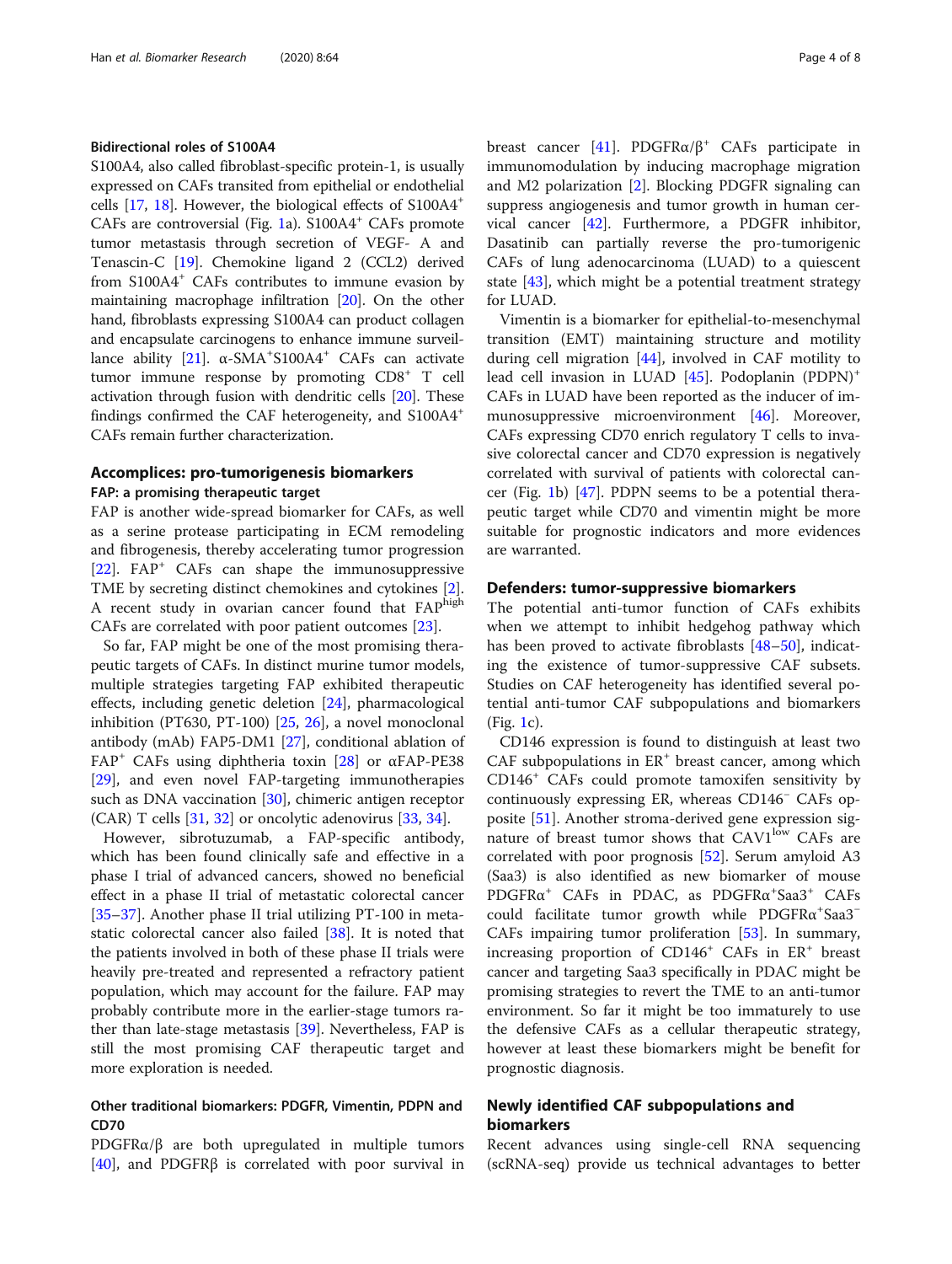understand CAF heterogeneity and identify novel biomarkers. For example, CD49e has been identified as a new cell surface pan-CAF biomarker in ovarian cancer recently, just like  $α$ -SMA [[23\]](#page-6-0). Herein, we list the CAF subpopulations and biomarkers newly identified in distinct tumor tissues (Table 2).

GPR77 and CD10 are potential targeted biomarkers as the infiltration of CD10<sup>+</sup>GPR77<sup>+</sup> CAFs indicates chemotherapy resistance and poor survival, especially in the ER<sup>−</sup> HER2<sup>−</sup> subtype and high-grade breast tumors. Blocking GPR77 substantially can suppress tumorigenesis along with enhancing chemosensitivity in a patientderived xenograft model [[54](#page-7-0)].

The existence of iCAFs and myCAFs has been verified in triple-negative breast cancer (TNBC) and bladder urothelial carcinoma by scRNA-seq, despite the biomarkers identified are different. For specific, CXchemokine ligand 12 (CXCL12) is the biomarker of TNBC iCAFs [[55](#page-7-0)]. RGS5 and PDGFR are the biomarkers for myCAFs and iCAFs in bladder tumor, respectively [\[56](#page-7-0)].

Major histocompatibility complex (MHC) class II family genes and CD74 have been identified as biomarkers of another PDAC CAF subpopulation termed as antigen presenting CAFs (apCAFs) besides myCAFs and iCAFs. ApCAFs process an immunomodulatory role by interacting with  $CD4^+$  T cells [[57](#page-7-0)]. All of these three CAF subpopulations with another three are verified in TNBC. It is noted that apCAFs are also found in normal tissues, indicating that the phenotype is not TMEinduced. Furthermore, PDGFRα is found highly expressed in iCAFs while PDGFRβ is found highly expressed in myCAFs [\[58](#page-7-0)].

A recent scRNA-seq study conducted in human intrahepatic cholangiocarcinoma (ICC) found five CAF subpopulations: vascular CAFs (vCAFs) defined by MCAM expressing high level of IL-6, matrix CAFs (mCAFs) defined by POSTN, iCAFs defined by FBLN1, apCAFs defined by CD74 and EMT-like CAFs defined by KRT19 [[59\]](#page-7-0). Another study identified three CAF subpopulations with distinct biomarkers in breast cancer: vCAFs with marker Nidogen-2, mCAFs with marker PDGFRα and developmental CAFs with marker SCRG-1 [\[60\]](#page-7-0). Moreover, two CAF subpopulations are detected in colorectal tumors: CAF-A expressing ECM remodeling genes such as MMP2, DCN, COL1A2 and CAF-B expressing markers of myofibroblasts such as α-SMA, TAGLN, PDGFA [\[61](#page-7-0)]. PDPN, DCN and THY1 are another group of biomarkers classifying four CAF subpopulations in high-grade serous ovarian cancer (HGSOC). Immunomodulatory CAFs expressing highly IL-6/CXCL12

| <b>CAF</b> subsets                        | <b>Biomarkers</b>                                                              | <b>Tumor tissues</b>               | Signatures/functions                                                              | <b>Refs</b>       |
|-------------------------------------------|--------------------------------------------------------------------------------|------------------------------------|-----------------------------------------------------------------------------------|-------------------|
| pan-CAF                                   | CD49e                                                                          | Ovarian cancer                     |                                                                                   | $[23]$            |
| myCAF                                     | a-SMA <sup>high</sup> IL-6 <sup>low</sup> ; RGS5                               | PDAC; TNBC; bladder<br>cancer      | Myofibroblast-like; matrix deposition;                                            | [14, 56,<br>58]   |
| <b>iCAF</b>                               | a-SMA <sup>low</sup> IL-6 <sup>high</sup> ; PDGFR; CXCL12;<br>Ly6c1high; FBLN1 | PDAC; TNBC; bladder<br>cancer; ICC | Inflammatory infiltration; chemokines and cytokines<br>secretion; tumor-promoting | [14,<br>$56 - 59$ |
| apCAF                                     | MHC-II gene; CD74                                                              | PDAC; TNBC; ICC                    | Antigen presenting; immunomodulation                                              | $[57 - 59]$       |
| vCAF                                      | MCAM; IL-6                                                                     | ICC                                | Response to hypoxia; mesenchymal cell proliferation                               | [59]              |
| mCAF                                      | POSTN; COL5A1                                                                  |                                    | ECM; collagen fibril organization                                                 |                   |
| <b>EMT-like CAF</b>                       | KRT19                                                                          |                                    | Epithelium-like                                                                   |                   |
| <b>vCAF</b>                               | Nidogen-2                                                                      | Breast cancer                      | Vascular development; angiogenesis                                                | [60]              |
| mCAF                                      | Fibulin-1; PDGFRa                                                              |                                    | ECM and EMT                                                                       |                   |
| developmental CAF                         | SCRG1                                                                          |                                    | Differentiation of cells; development and<br>morphogenesis of tissues             |                   |
| CAF-A                                     | MMP2; DCN; COL1A2                                                              | Colorectal cancer                  | ECM remodeling                                                                    | [61]              |
| $CAF-B$                                   | a-SMA; TAGCN; PDGFA                                                            |                                    | Myofibroblast-like                                                                |                   |
| CAF-cluster2                              | CDK1                                                                           | <b>TNBC</b>                        | Cell cycling                                                                      | [58]              |
| CAF-cluster3                              | CD53                                                                           |                                    | Structural integrity and function of muscle                                       |                   |
| CAF-cluster4                              | CRABP1                                                                         |                                    | Basement membrane protease associated                                             |                   |
| Immunomodulatory<br>CAF                   | IL-6; IL-10; C1QA/B/C; CFB; CXCL1/<br>2/10/12                                  | <b>HGSOC</b>                       | Immunomodulation                                                                  | [62]              |
| CAF-S1/S4                                 | CD29; FAP; a-SMA; FSP1; PDGFRB;                                                | Breast cancer; ovarian<br>cancer   | Immunomodulation; myCAFs and iCAFs                                                | $[63 - 66]$       |
| CAF-S2/S3                                 | CAV <sub>1</sub>                                                               |                                    | Not activated                                                                     |                   |
| CD10 <sup>+</sup> GPR77 <sup>+</sup> CAFs | CD10; GPR77                                                                    | Breast and lung<br>cancer          | Promoting cancer formation and chemoresistance                                    | [54]              |

Table 2 List of CAF subpopulations and biomarkers newly identified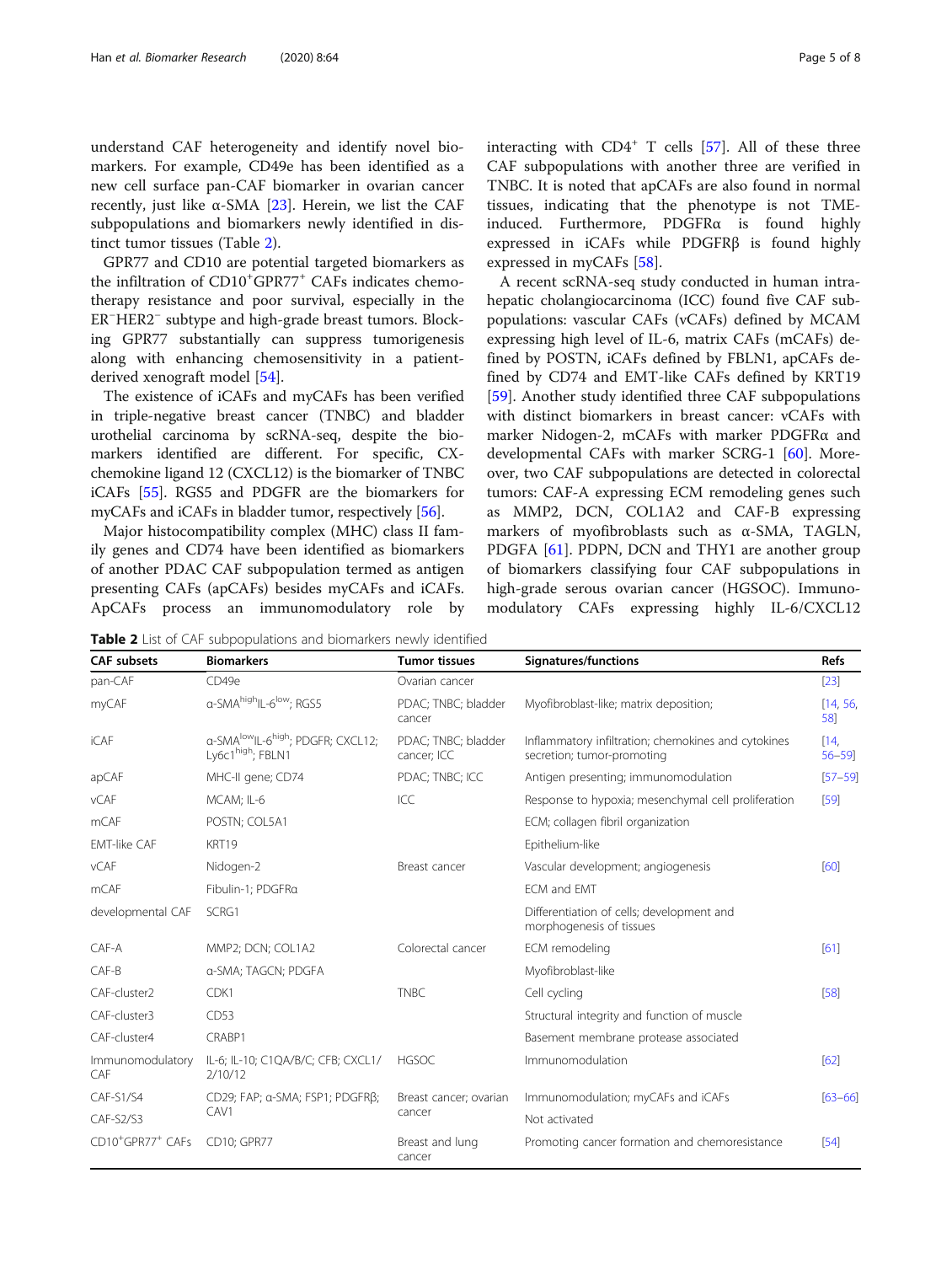<span id="page-5-0"></span>identified could activate JAK/STAT signaling in tumor cells [[62](#page-7-0)], just like iCAFs.

Mechta-Grigoriou et al. characterized four CAF subsets in breast, ovarian cancers and metastatic lymph node of breast cancer with distinct properties by analyzing six fibroblast biomarkers (FAP, α-SMA, β1/CD29, S100A4, PDGFRβ, and CAV1). The identified CAF-S1 subset can promote an immunosuppressive environment and stimulate migration of cancer cells [[63](#page-7-0)–[65](#page-7-0)]. Further investigation classified the CAF-S1 subset into 8 different clusters by scRNA-seq, among which three clusters belong to the iCAFs while another 5 clusters belong to the myCAFs [[66\]](#page-7-0).

As we summarized above, increasing CAF subsets with distinct biomarkers have been identified to coexist in tumor tissues and play different biological functions. However, due to the tissue heterogeneity, distinct classification criteria, biomarkers and nomenclature selected by different laboratories, the identification of CAF subsets is somewhat messy and intersecting at present. Among the CAF subsets identified, myCAFs and iCAFs both seem prevalent across-organ despite the biomarkers identified are different, probably due to the tissue heterogeneity. Furthermore, iCAFs have been widely proved to promote tumor progression by secreting chemokines and cytokines such as IL-6 and CXCL12. On the other hand, several CAF subgroups identified from different tissues have been named the same by different studies, such as vCAFs and mCAFs. However, given their different biological functions and biomarkers, whether they are the same subgroup is worth further discussion. We believe that with the further research on the CAF heterogeneity, there will be a unified standard for the selection of CAF biomarkers and nomenclature of CAF subpopulations.

With the further development of the technology, we believe that our understanding of the CAF subsets and biomarkers will be more profound. CAF biomarkers can be utilized as both prognostic indicators and therapeutic targets for clinical benefits. Hopefully, we can reverse the accomplice CAFs to defender ones by targeting appropriate molecules.

#### Abbreviations

CAF: Cancer-associated fibroblast; TME: Tumor microenvironment; ECM: Extracellular matrix; α-SMA: Αlpha-smooth muscle actin; FAP: Fibroblast activation protein; PDGFR: Platelet-derived growth factor receptor; TGFβ: Transforming growth factor-beta; PDAC: Pancreatic ductal adenocarcinoma; iCAFs: Inflammatory CAFs; myCAFs: Myofibroblastic CAFs; IL-1/6: Interleukin-1/6; JAK: Janus kinase; STAT: Signal transducer and activator of transcription; TGFBR: Transforming growth factor receptor; FSP-1: Fibroblast-specific protein-1; VEGF: Vascular endothelial growth factor; CCL2: Chemokine ligand 2; mAb: Monoclonal antibody; CAR: Chimeric antigen receptor; LUAD: Lung adenocarcinoma; EMT: Epithelial-tomesenchymal transition; PDPN: Podoplanin; CAV1: Caveolin1; ER: Estrogen receptor; Saa3: Serum amyloid A3; scRNA-seq: Single-cell RNA sequencing; GPR77: G protein- coupled receptor 77; TNBC: Triple-negative breast cancer; CXCL12: CX-chemokine ligand 12; RGS5: Regulator of G-protein signaling 5;

MHC: Major histocompatibility complex; apCAFs: Antigen presenting CAFs; ICC: Intrahepatic cholangiocarcinoma; vCAFs: Vascular CAFs; mCAFs: Matrix CAFs; MCAM: Melanoma cell adhesion molecule; POSTN: Periostin; FBLN1: Fibulin 1; KRT19: Keratin 19; SCRG-1: Stimulator of chondrogenesis 1; MMP2: Matrix metallopeptidase 2; DCN: Decorin; COL1A2: Collagen type I alpha 2 chain; TAGLN: Transgelin; THY1: Thy-1 cell surface antigen; HGSOC: High-grade serous ovarian cancer

#### Acknowledgements

Not applicable.

#### Authors' contributions

YR conceived the design of the review. HCC and LTY wrote the manuscript. All authors read and approved the final manuscript.

#### Funding

This work was supported by National Science Foundation of China (81872378, 81672295, 81802277), China Postdoctoral Science Foundation (2018 M642198), and the Project of Jiangsu Provincial Medical Talent (ZDRCA2016033).

#### Availability of data and materials

Not applicable.

#### Ethics approval and consent to participate Not applicable.

# Consent for publication

Not applicable.

#### Competing interests

The author declares that he has no competing interests.

#### Author details

<sup>1</sup>Department of Thoracic Surgery, The Affiliated Cancer Hospital of Nanjing Medical University & Jiangsu Cancer Hospital & Jiangsu Institute of Cancer Research, Jiangsu Key Laboratory of Molecular and Translational Cancer Research, Nanjing, China. <sup>2</sup>Department of Science and technology, The Affiliated Cancer Hospital of Nanjing Medical University & Jiangsu Cancer Hospital & Jiangsu Institute of Cancer Research, Jiangsu Key Laboratory of Molecular and Translational Cancer Research, Nanjing, China. <sup>3</sup>Biobank of Lung Cancer, Jiangsu Biobank of Clinical Resources, Nanjing, China. 4 Collaborative Innovation Center for Cancer Personalized Medicine, Nanjing Medical University, Nanjing, China.

#### Received: 9 September 2020 Accepted: 1 November 2020 Published online: 11 November 2020

#### References

- 1. Sahai E, Astsaturov I, Cukierman E, DeNardo DG, Egeblad M, Evans RM, Fearon D, Greten FR, Hingorani SR, Hunter T, et al. A framework for advancing our understanding of cancer-associated fibroblasts. Nat Rev Cancer. 2020;20:174–86.
- Liu T, Han C, Wang S, Fang P, Ma Z, Xu L, Yin R. Cancer-associated fibroblasts: an emerging target of anti-cancer immunotherapy. J Hematol Oncol. 2019;12:86.
- 3. Muhl L, Genove G, Leptidis S, Liu J, He L, Mocci G, Sun Y, Gustafsson S, Buyandelger B, Chivukula IV, et al. Single-cell analysis uncovers fibroblast heterogeneity and criteria for fibroblast and mural cell identification and discrimination. Nat Commun. 2020;11:3953.
- 4. Ozdemir BC, Pentcheva-Hoang T, Carstens JL, Zheng X, Wu CC, Simpson TR, Laklai H, Sugimoto H, Kahlert C, Novitskiy SV, et al. Depletion of carcinomaassociated fibroblasts and fibrosis induces immunosuppression and accelerates pancreas cancer with reduced survival. Cancer Cell. 2014;25:719–34.
- 5. Rhim AD, Oberstein PE, Thomas DH, Mirek ET, Palermo CF, Sastra SA, Dekleva EN, Saunders T, Becerra CP, Tattersall IW, et al. Stromal elements act to restrain, rather than support, pancreatic ductal adenocarcinoma. Cancer Cell. 2014;25:735–47.
- 6. Chen X, Song E. Turning foes to friends: targeting cancer-associated fibroblasts. Nat Rev Drug Discov. 2019;18:99–115.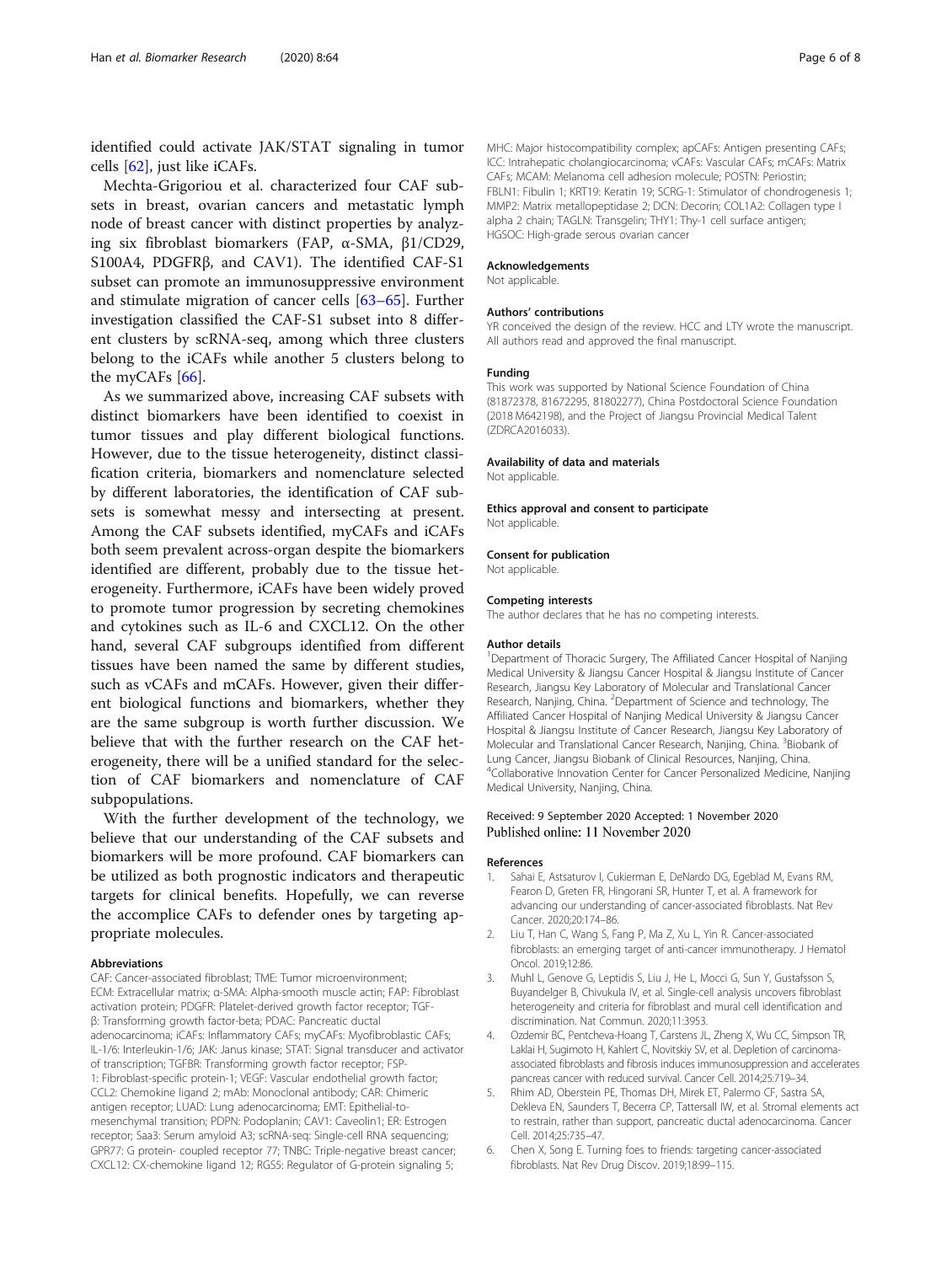- <span id="page-6-0"></span>7. Kalluri R. The biology and function of fibroblasts in cancer. Nat Rev Cancer. 2016;16:582–98.
- 8. Lazard D, Sastre X, Frid MG, Glukhova MA, Thiery JP, Koteliansky VE. Expression of smooth muscle-specific proteins in myoepithelium and stromal myofibroblasts of normal and malignant human breast tissue. Proc Natl Acad Sci U S A. 1993;90:999–1003.
- Rockey DC, Weymouth N, Shi Z. Smooth muscle alpha actin (Acta2) and myofibroblast function during hepatic wound healing. PLoS One. 2013;8: e77166.
- 10. Huang M, Li Y, Zhang H, Nan F. Breast cancer stromal fibroblasts promote the generation of CD44+CD24- cells through SDF-1/CXCR4 interaction. J Exp Clin Cancer Res. 2010;29:80.
- 11. Lau EY, Lo J, Cheng BY, Ma MK, Lee JM, Ng JK, Chai S, Lin CH, Tsang SY, Ma S, et al. Cancer-associated fibroblasts regulate tumor-initiating cell plasticity in hepatocellular carcinoma through c-met/FRA1/HEY1 signaling. Cell Rep. 2016;15:1175–89.
- 12. Paulsson J, Micke P. Prognostic relevance of cancer-associated fibroblasts in human cancer. Semin Cancer Biol. 2014;25:61–8.
- 13. Wang WQ, Liu L, Xu HX, Luo GP, Chen T, Wu CT, Xu YF, Xu J, Liu C, Zhang B, et al. Intratumoral alpha-SMA enhances the prognostic potency of CD34 associated with maintenance of microvessel integrity in hepatocellular carcinoma and pancreatic cancer. PLoS One. 2013;8:e71189.
- 14. Ohlund D, Handly-Santana A, Biffi G, Elyada E, Almeida AS, Ponz-Sarvise M, Corbo V, Oni TE, Hearn SA, Lee EJ, et al. Distinct populations of inflammatory fibroblasts and myofibroblasts in pancreatic cancer. J Exp Med. 2017;214:579–96.
- 15. Bernard V, Semaan A, Huang J, San Lucas FA, Mulu FC, Stephens BM, Guerrero PA, Huang Y, Zhao J, Kamyabi N, et al. Single-cell Transcriptomics of pancreatic Cancer precursors demonstrates epithelial and microenvironmental heterogeneity as an early event in neoplastic progression. Clin Cancer Res. 2019;25:2194–205.
- Biffi G, Oni TE, Spielman B, Hao Y, Elyada E, Park Y, Preall J, Tuveson DA. IL1induced JAK/STAT signaling is antagonized by TGFbeta to shape CAF heterogeneity in pancreatic ductal adenocarcinoma. Cancer Discov. 2019;9: 282–301.
- 17. Iwano M, Plieth D, Danoff TM, Xue C, Okada H, Neilson EG. Evidence that fibroblasts derive from epithelium during tissue fibrosis. J Clin Investig. 2002; 110:341–50.
- 18. Zeisberg EM, Potenta S, Xie L, Zeisberg M, Kalluri R. Discovery of endothelial to mesenchymal transition as a source for carcinoma-associated fibroblasts. Cancer Res. 2007;67:10123–8.
- 19. O'Connell JT, Sugimoto H, Cooke VG, MacDonald BA, Mehta AI, LeBleu VS, Dewar R, Rocha RM, Brentani RR, Resnick MB, et al. VEGF-A and Tenascin-C produced by S100A4+ stromal cells are important for metastatic colonization. Proc Natl Acad Sci U S A. 2011;108:16002–7.
- 20. Qian L, Tang Z, Yin S, Mo F, Yang X, Hou X, Liu A, Lu X. Fusion of dendritic cells and Cancer-associated fibroblasts for activation of anti-tumor cytotoxic T lymphocytes. J Biomed Nanotechnol. 2018;14:1826–35.
- 21. Zhang J, Chen L, Liu X, Kammertoens T, Blankenstein T, Qin Z. Fibroblastspecific protein 1/S100A4-positive cells prevent carcinoma through collagen production and encapsulation of carcinogens. Cancer Res. 2013;73:2770–81.
- 22. Huber MA, Kraut N, Park JE, Schubert RD, Rettig WJ, Peter RU, Garin-Chesa P. Fibroblast activation protein: differential expression and serine protease activity in reactive stromal fibroblasts of melanocytic skin tumors. J Invest Dermatol. 2003;120:182–8.
- 23. Hussain A, Voisin V, Poon S, Karamboulas C, Bui NHB, Meens J, Dmytryshyn J, Ho VW, Tang KH, Paterson J, et al. Distinct fibroblast functional states drive clinical outcomes in ovarian cancer and are regulated by TCF21. J Exp Med. 2020;217.
- 24. Kraman M, Bambrough PJ, Arnold JN, Roberts EW, Magiera L, Jones JO, Gopinathan A, Tuveson DA, Fearon DT. Suppression of antitumor immunity by stromal cells expressing fibroblast activation protein-alpha. Science. 2010; 330:827–30.
- 25. Adams S, Miller GT, Jesson MI, Watanabe T, Jones B, Wallner BP. PT-100, a small molecule dipeptidyl peptidase inhibitor, has potent antitumor effects and augments antibody-mediated cytotoxicity via a novel immune mechanism. Cancer Res. 2004;64:5471–80.
- 26. Santos AM, Jung J, Aziz N, Kissil JL, Pure E. Targeting fibroblast activation protein inhibits tumor stromagenesis and growth in mice. J Clin Invest. 2009;119:3613–25.
- 27. Ostermann E, Garin-Chesa P, Heider KH, Kalat M, Lamche H, Puri C, Kerjaschki D, Rettig WJ, Adolf GR. Effective immunoconjugate therapy in cancer models targeting a serine protease of tumor fibroblasts. Clin Cancer Res. 2008;14:4584–92.
- 28. Feig C, Jones JO, Kraman M, Wells RJ, Deonarine A, Chan DS, Connell CM, Roberts EW, Zhao Q, Caballero OL, et al. Targeting CXCL12 from FAPexpressing carcinoma-associated fibroblasts synergizes with anti-PD-L1 immunotherapy in pancreatic cancer. Proc Natl Acad Sci U S A. 2013;110: 20212–7.
- 29. Fang J, Xiao L, Joo KI, Liu Y, Zhang C, Liu S, Conti PS, Li Z, Wang P. A potent immunotoxin targeting fibroblast activation protein for treatment of breast cancer in mice. Int J Cancer. 2016;138:1013–23.
- 30. Loeffler M, Kruger JA, Niethammer AG, Reisfeld RA. Targeting tumorassociated fibroblasts improves cancer chemotherapy by increasing intratumoral drug uptake. J Clin Invest. 2006;116:1955–62.
- 31. Kakarla S, Chow KK, Mata M, Shaffer DR, Song XT, Wu MF, Liu H, Wang LL, Rowley DR, Pfizenmaier K, Gottschalk S. Antitumor effects of chimeric receptor engineered human T cells directed to tumor stroma. Mol Ther. 2013;21:1611–20.
- 32. Wang LC, Lo A, Scholler J, Sun J, Majumdar RS, Kapoor V, Antzis M, Cotner CE, Johnson LA, Durham AC, et al. Targeting fibroblast activation protein in tumor stroma with chimeric antigen receptor T cells can inhibit tumor growth and augment host immunity without severe toxicity. Cancer Immunol Res. 2014;2:154–66.
- 33. Freedman JD, Duffy MR, Lei-Rossmann J, Muntzer A, Scott EM, Hagel J, Campo L, Bryant RJ, Verrill C, Lambert A, et al. An Oncolytic virus expressing a T-cell engager simultaneously targets Cancer and immunosuppressive stromal cells. Cancer Res. 2018;78:6852–65.
- 34. de Sostoa J, Fajardo CA, Moreno R, Ramos MD, Farrera-Sal M, Alemany R. Targeting the tumor stroma with an oncolytic adenovirus secreting a fibroblast activation protein-targeted bispecific T-cell engager. J Immunother Cancer. 2019;7:19.
- 35. Welt S, Divgi CR, Scott AM, Garin-Chesa P, Finn RD, Graham M, Carswell EA, Cohen A, Larson SM, Old LJ, et al. Antibody targeting in metastatic colon cancer: a phase I study of monoclonal antibody F19 against a cell-surface protein of reactive tumor stromal fibroblasts. J Clin Oncol. 1994;12:1193–203.
- 36. Scott AM, Wiseman G, Welt S, Adjei A, Lee FT, Hopkins W, Divgi CR, Hanson LH, Mitchell P, Gansen DN, et al. A phase I dose-escalation study of sibrotuzumab in patients with advanced or metastatic fibroblast activation protein-positive cancer. Clin Cancer Res. 2003;9:1639–47.
- 37. Hofheinz RD, al-Batran SE, Hartmann F, Hartung G, Jager D, Renner C, Tanswell P, Kunz U, Amelsberg A, Kuthan H, Stehle G. Stromal antigen targeting by a humanised monoclonal antibody: an early phase II trial of sibrotuzumab in patients with metastatic colorectal cancer. Onkologie. 2003; 26:44–8.
- 38. Narra K, Mullins SR, Lee HO, Strzemkowski-Brun B, Magalong K, Christiansen VJ, McKee PA, Egleston B, Cohen SJ, Weiner LM, et al. Phase II trial of single agent Val-boroPro (Talabostat) inhibiting fibroblast activation protein in patients with metastatic colorectal cancer. Cancer Biol Ther. 2007;6:1691–9.
- 39. Gieniec KA, Butler LM, Worthley DL, Woods SL. Cancer-associated fibroblasts-heroes or villains? Br J Cancer. 2019;121:293–302.
- Paulsson J, Ehnman M, Ostman A. PDGF receptors in tumor biology: prognostic and predictive potential. Future Oncol. 2014;10:1695–708.
- 41. Frings O, Augsten M, Tobin NP, Carlson J, Paulsson J, Pena C, Olsson E, Veerla S, Bergh J, Ostman A, Sonnhammer EL. Prognostic significance in breast cancer of a gene signature capturing stromal PDGF signaling. Am J Pathol. 2013;182:2037–47.
- 42. Pietras K, Pahler J, Bergers G, Hanahan D. Functions of paracrine PDGF signaling in the proangiogenic tumor stroma revealed by pharmacological targeting. PLoS Med. 2008;5:e19.
- 43. Haubeiss S, Schmid JO, Murdter TE, Sonnenberg M, Friedel G, van der Kuip H, Aulitzky WE. Dasatinib reverses cancer-associated fibroblasts (CAFs) from primary lung carcinomas to a phenotype comparable to that of normal fibroblasts. Mol Cancer. 2010;9:168.
- 44. Vuoriluoto K, Haugen H, Kiviluoto S, Mpindi JP, Nevo J, Gjerdrum C, Tiron C, Lorens JB, Ivaska J. Vimentin regulates EMT induction by slug and oncogenic H-Ras and migration by governing Axl expression in breast cancer. Oncogene. 2011;30:1436–48.
- 45. Richardson AM, Havel LS, Koyen AE, Konen JM, Shupe J, Wiles WG, Martin WD, Grossniklaus HE, Sica G, Gilbert-Ross M, Marcus AI. Vimentin is required for lung adenocarcinoma metastasis via heterotypic tumor cell-Cancer-